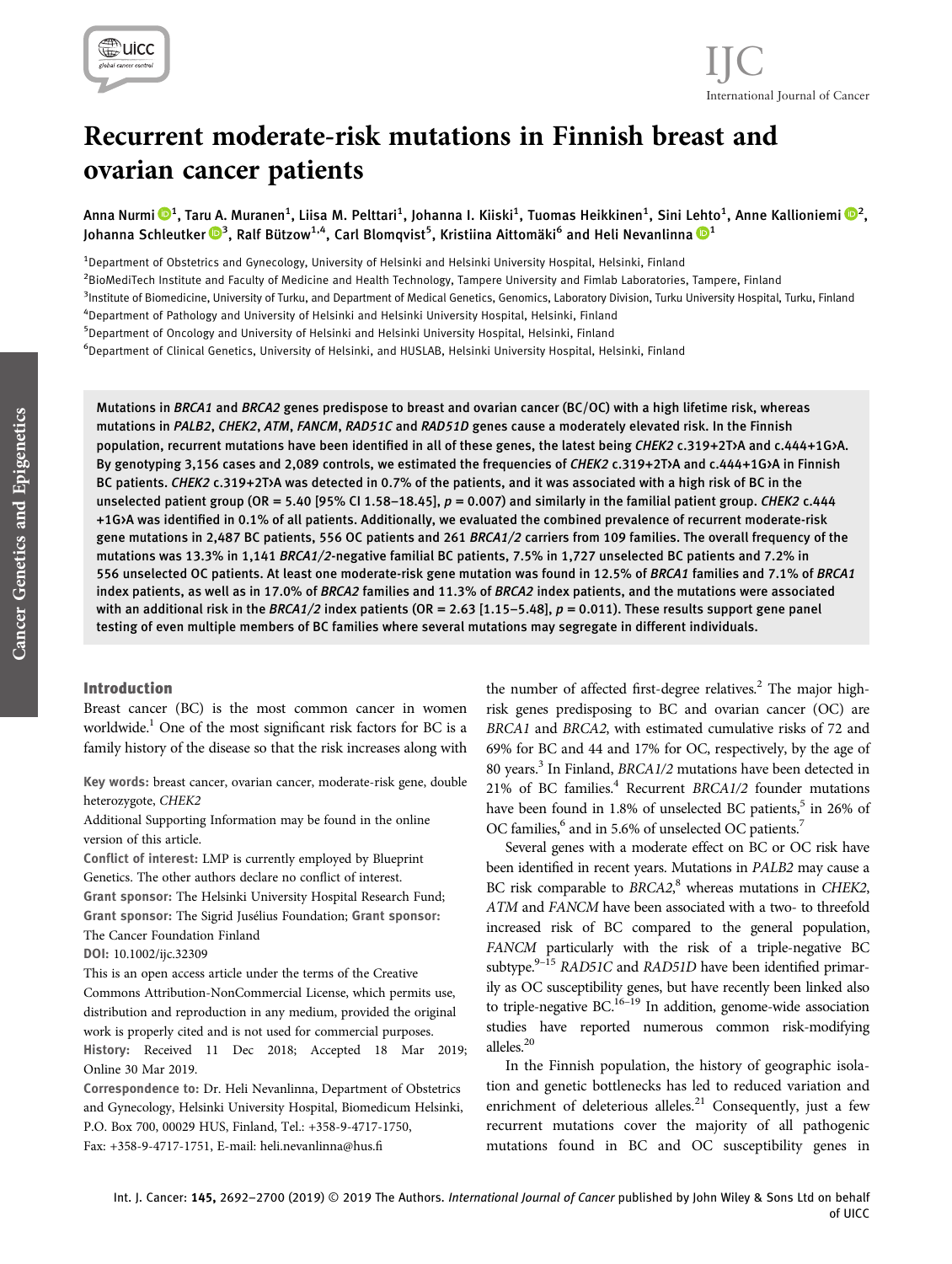#### What's new?

In the Finnish population, a small number of recurrent mutations account for the majority of deleterious variations in breast and ovarian cancer susceptibility genes. The authors investigated 12 recurrent moderate-risk mutations in Finnish breast and ovarian cancer patients. These mutations were found with similar frequency in unselected patients and BRCA1/2-positive familial index patients, twice as often as in population controls. In addition, a novel association was identified between breast cancer risk and CHEK2 variant c.319+2T>A. The findings highlight the relevance of gene panel testing for breast and ovarian cancer risk assessment and its potential use for assessing breast cancer families with members who may carry different mutations.

Finland. PALB2 c.1592delT has been observed with a 0.7–0.9% frequency among unselected BC patients and a 2.0–2.7% frequency among familial patients in studies from different regions in Finland.<sup>22,23</sup> CHEK2 c.1100delC has been found in 2.0% of unselected and in 5.5% of familial BC patients.<sup>24</sup> Three FANCM nonsense mutations, c.5101C>T, c.5791C>T and c.4025\_4026delCT, were recently discovered in Finnish BC series. $14,15$  Of these, c.5101C>T is the most common with a frequency of 2.8% in unselected patients, 3.1% in BC families and 5.6% in patients with triple-negative BC.<sup>14</sup> Two recurrent ATM mutations originally identified in Ataxia-telangiectasia families have been detected also in BC patients: c.6908dupA (previously marked as 6903insA) in 0.4% of unselected and in 0.6% of familial patients, and a pathogenic missense c.7570G>C in 0.2% of both unselected and familial patients.<sup>25,26</sup> Finally, two mutations in RAD51C, c.93delG and c.837+1G>A, and one in RAD51D, c.576+1G>A, were each observed in about 0.5% of unselected OC patients.<sup>27,28</sup> Besides these, a likely pathogenic RAD51C ex1-7 duplication was recently identified in 0.4% of unselected OC patients.<sup>29</sup>

Two CHEK2 splicing mutations, an Eastern European founder mutation c.444+1G>A (alternatively IVS2+1G>A) and a novel c.319+2T>A, were recently discovered in Finnish BC patients.<sup>29,30</sup> Here, we estimate the frequencies of CHEK2 c.444 +1G>A and c.319+2T>A among Finnish BC and OC patients and evaluate the BC risk associated with c.319+2T>A. We report the frequencies of ATM c.6908dupA and c.7570G>C in a large series of BC and OC patients from Southern Finland. Furthermore, we define the overall prevalence of known recurrent mutations in PALB2, CHEK2, FANCM, ATM, RAD51C and RAD51D genes in Finnish BC and OC patients and study the cooccurrence of these mutations in BC patients and families, including families carrying BRCA1 or BRCA2 mutations.

### Materials and Methods

#### Patients

The patient series consisted of 3,156 female BC patients from the Helsinki and Tampere University Hospital regions in Southern Finland, as well as of 556 OC patients and 261 BRCA1/2 carriers from Helsinki. The patient series are described in detail below. The study was carried out with informed consent

obtained from the patients and with approval by the Ethics committees of the Helsinki University Hospital and the Tampere University Hospital.

#### Helsinki and Tampere BC series

The unselected Helsinki BC series, unselected for age and family history, was collected prospectively at the Helsinki University Hospital Department of Oncology in 1997–1998 and 2000<sup>5,31</sup> and Department of Surgery in 2001–2004.<sup>32</sup> The series consisted of 884 and 986 consecutive, newly diagnosed BC patients (79 and 87% of all new cases during the collection periods, respectively). Of these, 1,727 patients with invasive disease were included in the analysis. The familial Helsinki BC series consisted of 1,141 index patients, including 381 familial cases collected among the unselected series and 760 additional familial patients collected at the Departments of Oncology and Clinical Genetics until 2015 as previously described.<sup>24,32,33</sup> Six hundred and nine families had at least three first- or second-degree relatives with BC or OC and 532 families had two affected first-degree relatives. BRCA1/2-positive patients had been excluded from the familial series. In total, 2,487 female BC patients from the Helsinki region were included in the study (Supporting Information Fig. S1).

The unselected Tampere BC series was collected at the Tampere University Hospital as previously described.<sup>5,32</sup> The series consisted of 408 consecutive, newly diagnosed patients collected in 1997–1999 (75% of all new cases during the collection period), with additional 336 incident patients collected in 1996–2004. Of these, 669 female patients with invasive tumor were included in the study (Supporting Information Fig. S1). Two hundred and thirty-four of the patients had a positive family history with at least one first- or second-degree relative diagnosed with BC or OC. For the Helsinki and Tampere BC series, genomic DNA was isolated from peripheral blood samples.

#### OC series

The unselected Helsinki OC series was collected at the Helsinki University Hospital Department of Obstetrics and Gynecology. Two hundred and thirty-three patients with invasive disease were collected retrospectively during routine follow-up visits to the clinic in 1998 as previously described.<sup>7</sup> Additional patients were collected prospectively in 1998–2006. Altogether 556 cases were included in the series. For 433 patients genomic DNA was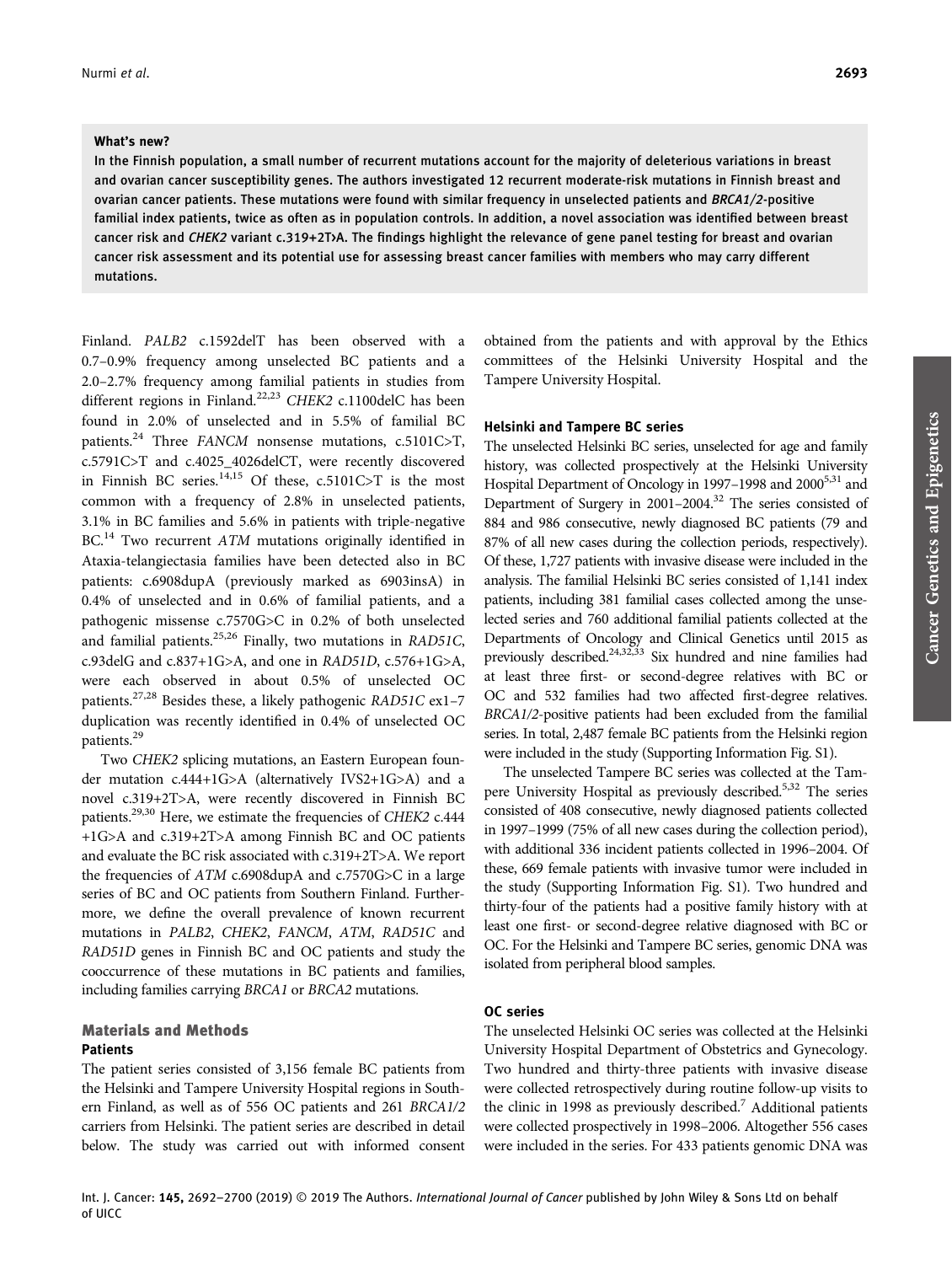isolated from blood and for 123 patients the DNA sample was extracted from tumor tissue.

#### BRCA1/2 family series

The BRCA1/2-positive series consisted of 126 BRCA1 mutation carriers (including four males) from 56 families and 135 BRCA2 mutation carriers (including 13 males) from 53 families. In 30 BRCA1 and 31 BRCA2 families, only the index patient was genotyped. All index patients had either BC or OC (including one male with BC) or both cancers. The index patients were initially identified from the familial or unselected Helsinki BC series as previously described, $4,5$  or in diagnostic testing at the Helsinki University Hospital Department of Clinical Genetics. The BRCA1/2 mutations of the families are listed in the Supporting Information Table S1. Of the BRCA1 carriers, 21 individuals were affected with both BC and OC, 60 with BC, 13 with OC, 6 with other cancer and 26 individuals were healthy. Of the BRCA2 carriers, 10 had BC and OC, 70 had BC, 8 had OC, 18 had other cancer and 29 were healthy. Twentyfour BRCA1/2 carriers belonged also to the Helsinki unselected BC series and nine to the unselected OC series. For all patients, genomic DNA was extracted from peripheral blood.

#### Population controls

The geographically matched population controls consisted of 1,273 healthy female blood donors from Helsinki and 816 from Tampere regions. The Helsinki controls were collected in 2002–2003.

#### Genotyping

PALB2 c.1592delT, CHEK2 c.1100delC, FANCM c.5101C>T and c.5791C>T, RAD51C c.93delG and c.837+1G>A and RAD51D c.576+1G>A had been previously genotyped in the majority of the samples from the Helsinki region.<sup>14,15,23,27,28,34</sup> FANCM c.4025\_4026delCT had been genotyped in one-third of the Helsinki BC cases.<sup>15</sup> Additional cases and controls were genotyped with TaqMan real-time PCR or with Sanger sequencing to obtain comparable sample counts for all mutations (Supporting Information Table S2). All study subjects from Helsinki and Tampere were genotyped for ATM c.6908dupA and c.7570G>C with TaqMan real-time PCR or with Sanger sequencing, for CHEK2 c.319+2T>A with Sequenom MassARRAY or with Sanger sequencing and for CHEK2 c.444+1G>A with Sanger sequencing (see Supporting Information Methods and Supporting Information Table S3 for details).

#### Statistical analyses

The statistical analyses were performed using R (version 3.4.4) environment for statistical computing [\(https://www.r-project.](https://www.r-project.org) [org\)](https://www.r-project.org). Associations were tested with Fisher's exact test. Combined analysis of the Helsinki and Tampere BC series was performed with region-stratified logistic regression. All  $p$  values are two-sided. Further details are provided in Supporting Information Methods.

#### Results

#### Frequencies of CHEK2 c.319+2T>A and c.444+1G>A

CHEK2 c.319+2T>A was identified in 13/1725 (0.8%) unselected BC patients and in 11/1138 (1.0%) familial cases from the Helsinki region in comparison to 1/1271 (0.1%) population controls (Table 1). In the study subjects from the Tampere region, c.319 +2T>A was observed in 5/653 (0.8%) unselected BC patients and in 2/806 (0.2%) population controls. In the region-stratified analysis combining the Helsinki and Tampere BC series, c.319+2T>A was significantly associated with increased risk of BC in the unselected patient group (odds ratio (OR) = 5.40 [95% confidence interval (CI) 1.58–18.45],  $p = 0.007$ ) and in the familial patient group (OR = 6.04 [1.65–22.10],  $p = 0.007$ ; Table 2). Of the mutation carriers with available histological data, 19/22 (86.4%) had estrogen receptor (ER)-positive BC. The average diagnosis age was 54.3 years (range 33–81) for CHEK2 c.319+2T>A carriers and 56.5 years (range 21–95) for all BC patients in the combined dataset. In the Helsinki series, 3/18 (16.7%) carriers had bilateral BC and two carriers had breast and other cancer (cervical cancer or basalioma).

Three BC patients (3/3147, 0.1%), but none of the controls, were found to carry germline CHEK2 c.444+1G>A (Table 1). The carriers were diagnosed with BC at the ages of 40, 65 and 79 years. One of the patients had bilateral BC, while another patient had both BC and OC. No CHEK2 c.319+2T>A or c.444+1G>A carriers were detected in the unselected OC series.

#### Frequencies of ATM c.6908dupA and c.7570G>C

ATM c.6908dupA was identified in two BC patients from the Helsinki region, both being familial index cases (2/1140, 0.2%), and in 2/1271 (0.2%) controls (Table 1). However, the two mutation-positive controls were young at the time of entering the study (ages 19 and 27). In the Tampere series, 5/666 (0.8%) unselected BC patients, but none of the 812 controls, carried the c.6908dupA mutation. The average age of BC diagnosis was 53.7 years (range 30–81) among the carriers. One of the carriers was later diagnosed with bladder cancer.

In the Helsinki BC series, ATM c.7570G>C was identified in 2/1727 (0.1%) unselected patients and in 3/1141 (0.3%) familial patients, but in none of the controls (Table 1). In the Tampere BC series, c.7570G>C was not identified among the patients, but it was detected in one out of 815 (0.1%) population controls. The average age of BC diagnosis among the c.7570G>C carriers was 50.3 years (range 28–61). One of the carriers had bilateral BC, one had breast and thyroid cancer and one had BC and basalioma.

In the per-gene analysis of the Helsinki and Tampere BC series, combining ATM c.6908dupA and c.7570G>C, the frequency of the mutations was two- to threefold higher in the unselected group (OR = 2.63 [0.69–10.01],  $p = 0.156$ ) and in the familial group (OR = 2.97 [0.71–12.37],  $p = 0.136$ ; Table 2) than in the population controls. Ten out of 12 (83.3%) carriers had ER-positive tumors. In the unselected OC series, the c.6908dupA mutation was detected in  $2/549$  (0.4%) patients (OR = 2.32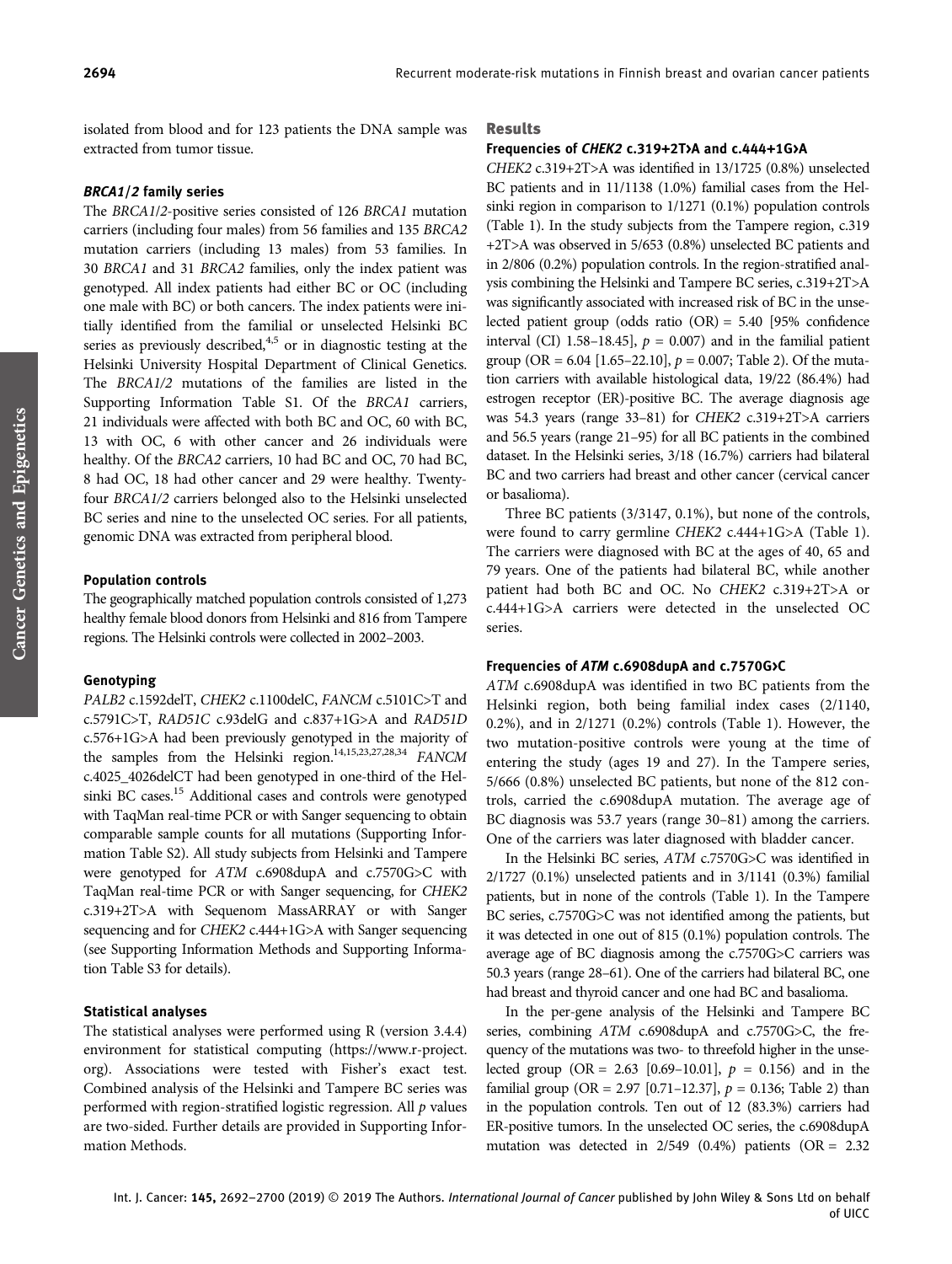| Table 1. Frequencies of the CHEK2 and ATM mutations in the Helsinki and Tampere breast cancer series |  |  |  |  |  |  |
|------------------------------------------------------------------------------------------------------|--|--|--|--|--|--|
|                                                                                                      |  |  |  |  |  |  |

|                                                     |                    | Helsinki <sup>1</sup> |                | Tampere <sup>2</sup> |                |
|-----------------------------------------------------|--------------------|-----------------------|----------------|----------------------|----------------|
| <b>Mutation</b>                                     | Study cohort       | Carriers/total        | %              | Carriers/total       | %              |
| CHEK2 c.319+2T>A, rs587782401                       | Controls           | 1/1271                | 0.1            | 2/806                | 0.2            |
|                                                     | All BC             | 18/2484               | 0.7            | 5/653                | 0.8            |
|                                                     | <b>Familial BC</b> | 11/1138               | 1.0            | 1/227                | 0.4            |
|                                                     | Unselected BC      | 13/1725               | 0.8            | 5/653                | 0.8            |
|                                                     | $ER+$              | 16/1882               | 0.9            | 3/499                | 0.6            |
|                                                     | $ER-$              | 2/451                 | 0.4            | 1/122                | 0.8            |
| CHEK2 c.444+1G>A, rs121908698                       | Controls           | 0/1272                | $\overline{0}$ | 0/786                | $\overline{0}$ |
|                                                     | All BC             | 2/2485                | 0.1            | 1/662                | 0.2            |
|                                                     | <b>Familial BC</b> | 1/1140                | 0.1            | 0/230                | $\overline{0}$ |
|                                                     | Unselected BC      | 1/1725                | 0.1            | 1/662                | 0.2            |
|                                                     | $ER+$              | 1/1881                | 0.1            | 0/507                | $\overline{0}$ |
|                                                     | $ER-$              | 0/452                 | $\mathbf{0}$   | 1/123                | 0.8            |
| ATM c.6908dupA,<br>p.Glu2304GlyfsTer69, rs773570504 | Controls           | 2/1271                | 0.2            | 0/812                | $\mathbf 0$    |
|                                                     | All BC             | 2/2486                | 0.1            | 5/666                | 0.8            |
|                                                     | <b>Familial BC</b> | 2/1140                | 0.2            | 1/232                | 0.4            |
|                                                     | Unselected BC      | 1/1726                | 0.1            | 5/666                | 0.8            |
|                                                     | $ER+$              | 2/1882                | 0.1            | 4/510                | 0.8            |
|                                                     | $ER-$              | 0/452                 | $\mathbf 0$    | 1/124                | 0.8            |
| ATM c.7570G>C,<br>p.Ala2524Pro, rs769142993         | Controls           | 0/1272                | $\mathbf{0}$   | 1/815                | 0.1            |
|                                                     | All BC             | 5/2487                | 0.2            | 0/669                | $\mathbf 0$    |
|                                                     | <b>Familial BC</b> | 3/1141                | 0.3            | 0/234                | $\mathbf 0$    |
|                                                     | Unselected BC      | 2/1727                | 0.1            | 0/669                | $\mathbf 0$    |
|                                                     | $ER+$              | 4/1883                | 0.2            | 0/513                | $\mathbf 0$    |
|                                                     | $ER-$              | 1/452                 | 0.2            | 0/124                | $\mathbf 0$    |
| ATM c.6908dupA and<br>ATM c.7570G>C combined        | Controls           | 2/1271                | 0.2            | 1/811                | 0.1            |
|                                                     | All BC             | 7/2486                | 0.3            | 5/666                | 0.8            |
|                                                     | <b>Familial BC</b> | 5/1140                | 0.4            | 1/232                | 0.4            |
|                                                     | Unselected BC      | 3/1726                | 0.2            | 5/666                | 0.8            |
|                                                     | $ER+$              | 6/1882                | 0.3            | 4/510                | 0.8            |
|                                                     | $ER-$              | 1/452                 | 0.2            | 1/124                | 0.8            |

<sup>1</sup>The cohorts are overlapping with 381 individuals included both in the familial and in the unselected patient group in the Helsinki breast cancer series.<br><sup>2</sup>The Tampere unselected patient group includes the familial pat  $2$ The Tampere unselected patient group includes the familial patient group.

[0.17–32.07],  $p = 0.589$ , compared to the Helsinki population controls). No c.7570G>C carriers were identified among the unselected OC cases.

#### Overall frequencies of the moderate-risk mutations in the patients

The combined mutation frequency in the moderate-penetrance genes was determined in the Helsinki BC and OC series. At least one of the studied mutations in PALB2, CHEK2, ATM, FANCM, RAD51C or RAD51D genes was detected in 243/2487 (9.8%) BC patients (Table 3). In the unselected BC series, at least one mutation was present in 129/1727 (7.5%) patients, whereas in the familial BC series in 152/1141 (13.3%) patients. The most

common mutations among the familial index patients were CHEK2 c.1100delC detected in 67/1141 (5.9%) cases, FANCM c.5101C>T in 36/1141 (3.2%) cases and PALB2 c.1592delT in 27/1141 (2.4%) cases.

In the unselected OC series, at least one studied mutation was detected in 40/556 (7.2%) patients. When only germline DNA samples were included, at least one mutation was found in 29/433 (6.7%) patients. FANCM was the most commonly mutated gene among the OC patients with 13 patients carrying the c.5101C>T and four carrying the c.5791C>T mutation (total 17/556, 3.1%). Mutations in the established OC genes RAD51C and RAD51D were identified in total in 9/556 (1.6%) unselected OC patients.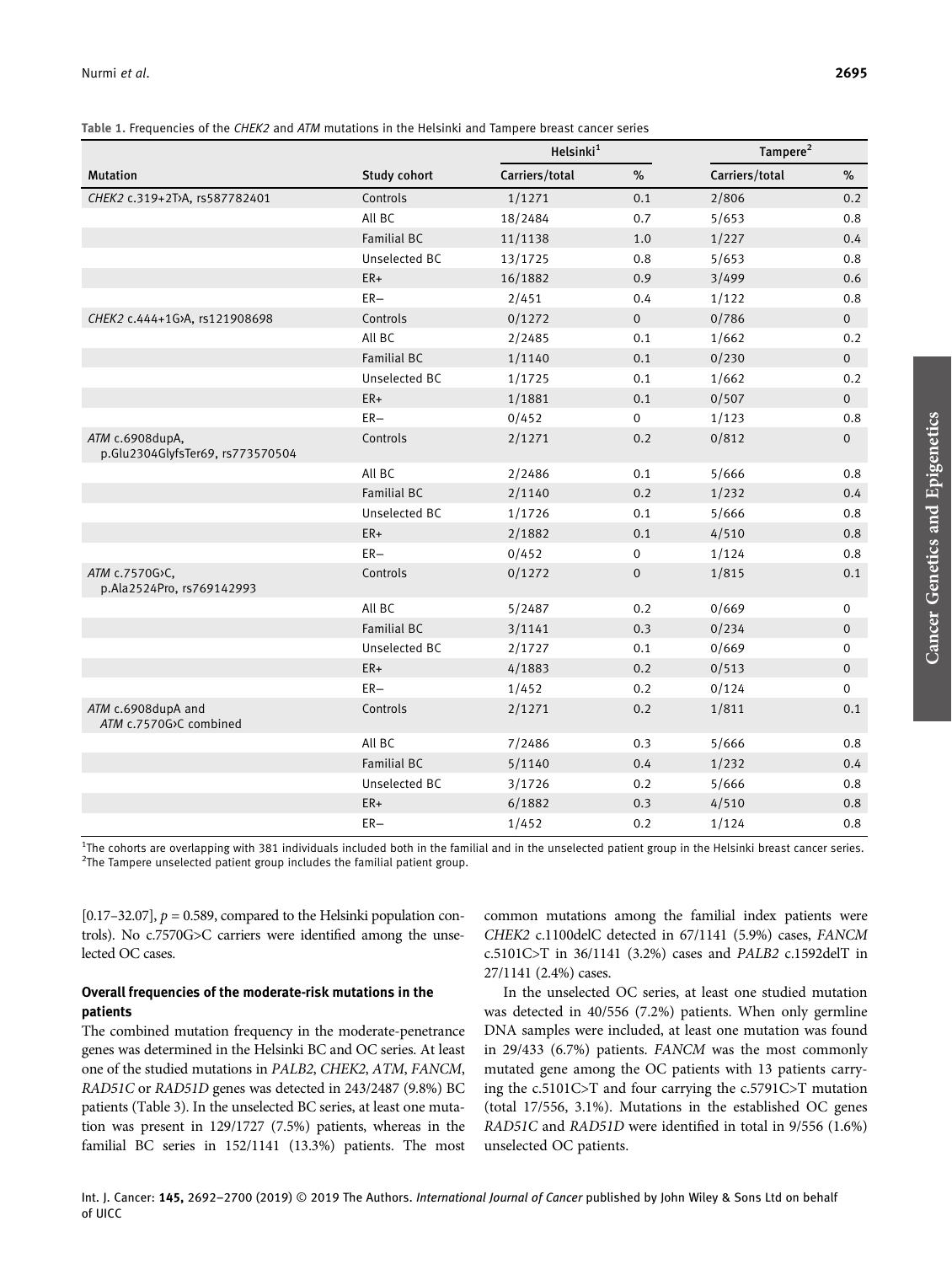Table 2. Combined analysis of the CHEK2 and ATM mutations in the Helsinki and Tampere breast cancer series

| <b>Mutation</b>                                     | Study cohort  | <b>OR</b> | 95% CI         | <i>p</i> -value |
|-----------------------------------------------------|---------------|-----------|----------------|-----------------|
| CHEK2 c.319+2T>A, rs587782401                       | All BC        | 5.32      | $1.58 - 17.97$ | 0.007           |
|                                                     | Familial BC   | 6.04      | $1.65 - 22.10$ | 0.007           |
|                                                     | Unselected BC | 5.40      | $1.58 - 18.45$ | 0.007           |
|                                                     | ER+           | 5.52      | $1.61 - 18.93$ | 0.007           |
|                                                     | $ER-$         | 4.34      | $0.84 - 22.38$ | 0.080           |
| ATM c.6908dupA,<br>p.Glu2304GlyfsTer69, rs773570504 | All BC        | 3.06      | $0.62 - 15.11$ | 0.169           |
|                                                     | Familial BC   | 2.12      | $0.34 - 13.36$ | 0.422           |
|                                                     | Unselected BC | 3.08      | $0.62 - 15.42$ | 0.171           |
|                                                     | ER+           | 3.27      | $0.64 - 16.65$ | 0.154           |
|                                                     | $ER-$         | 1.81      | $0.16 - 20.79$ | 0.633           |
| ATM c.7570G>C, p.Ala2524Pro, rs769142993            | All BC        | 3.07      | $0.35 - 26.84$ | 0.311           |
|                                                     | Familial BC   | 4.71      | $0.46 - 48.39$ | 0.192           |
|                                                     | Unselected BC | 1.76      | $0.16 - 19.71$ | 0.647           |
|                                                     | ER+           | 3.32      | $0.36 - 30.56$ | 0.289           |
|                                                     | $ER-$         | 4.31      | $0.25 - 73.49$ | 0.313           |
| ATM c.6908dupA and ATM c.7570G>C combined           | All BC        | 3.07      | $0.85 - 11.09$ | 0.088           |
|                                                     | Familial BC   | 2.97      | $0.71 - 12.37$ | 0.136           |
|                                                     | Unselected BC | 2.63      | $0.69 - 10.01$ | 0.156           |
|                                                     | $ER+$         | 3.29      | $0.88 - 12.23$ | 0.076           |
|                                                     | $ER-$         | 2.58      | $0.42 - 16.05$ | 0.309           |

Of the population controls, 47/1273 (3.7%) carried at least one moderate-risk mutation.

#### Double heterozygosity for mutations in the moderatepenetrance genes

In the Helsinki BC series, 11 double heterozygotes were identified for the studied PALB2, CHEK2, ATM or FANCM mutations among all 2,487 patients, so that 7/1141 (0.6%) familial and 7/1727 (0.4%) unselected patients carried mutations in more than one gene. Three out of the 11 double heterozygotes were included both in the familial and in the unselected series. Of the mutation-positive patients in the series, 4.6% familial and 5.4% unselected cases carried more than one mutation. All but one identified double heterozygotes carried either CHEK2 c.1100delC or FANCM c.5101C>T, or both of the two mutations (Supporting Information Table S4). Two of the double heterozygotes had bilateral BC, and one had breast and bladder cancer. None of the double heterozygotes in the BC series had RAD51C or RAD51D mutations or were affected with OC. However, one double heterozygote for ATM c.6908dupA and FANCM c.5101C>T was identified among the unselected OC patients (1/556, 0.2%). One healthy control, enrolled at the age of 37 years, was identified as a heterozygote for PALB2 c.1592delT and FANCM c.5101C>T out of 1,273 (0.1%) population controls.

The expected number of double heterozygotes based on the mutation frequencies in the unselected series of BC cases was 4.4, less than the observed seven. In the population controls, the expected number of double heterozygotes was 0.7, when one was observed. We saw a statistically significant difference between the frequency of the double heterozygotes in the 7/1141 familial BC patients (OR = 7.85 [1.01–353.57],  $p = 0.030$ ), but not in the 7/1727 unselected BC patients (OR = 5.17 [0.66–233.26],  $p = 0.149$ ), when compared to the 1/1273 population controls.

#### Moderate-risk gene mutations in BRCA1/2 families

We tested a total of 261 BRCA1 and BRCA2 carriers from 109 families for the recurrent mutations in the moderatepenetrance genes. Four of the 56 (7.1%) BRCA1 index patients and 6/53 (11.3%) BRCA2 index patients had at least one of the tested PALB2, CHEK2, ATM, FANCM or RAD51C mutations (Table 4). Two index patients carried three mutations: one OC patient had BRCA1 c.3485delA, ATM c.6908dupA and RAD51C c.93delG, and one BC patient had BRCA2 c.7480C>T, CHEK2 c.1100delC and FANCM c.5101C>T. However, when considering all genotyped BRCA1/2 carriers, including additional family members from 48 of the 109 families, at least one moderate-risk mutation was detected in 7/56 (12.5%) BRCA1 families and in 9/53 (17.0%) BRCA2 families. More than one carrier of a moderate-risk mutation was detected in four families: two BRCA1 families carrying ATM c.6908dupA, one BRCA2 family with CHEK2 c.1100delC and one BRCA2 family with FANCM c.5101C>T.

The frequency of the moderate-penetrance gene mutations in BRCA1/2 index patients was comparable to the frequency in the unselected BC patients, and significantly different from the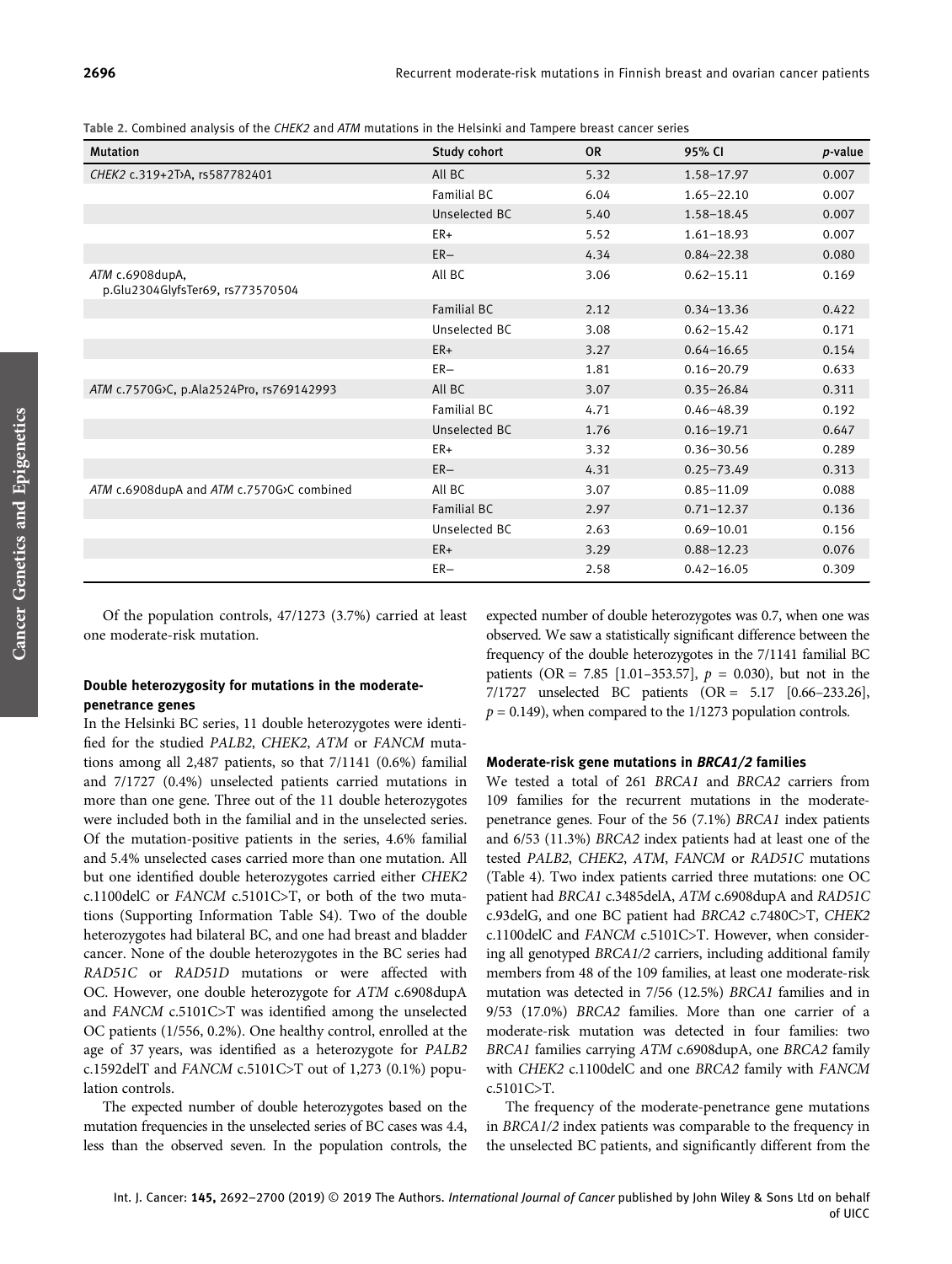|                                                                                                                                                                                                                                                              | All BC <sup>1</sup> |      | Familial BC    |       | Unselected BC  |         | Unselected OC  |      | Controls       |         | Average                       |
|--------------------------------------------------------------------------------------------------------------------------------------------------------------------------------------------------------------------------------------------------------------|---------------------|------|----------------|-------|----------------|---------|----------------|------|----------------|---------|-------------------------------|
| Mutation                                                                                                                                                                                                                                                     | Carriers/total      | ಸಿ   | Carriers/total | ೢೕ    | Carriers/total | ೢೕ      | Carriers/total | ಸಿ   | Carriers/total | ೢೕ      | BC Diagnosis age <sup>2</sup> |
| ATM c.6908dupA                                                                                                                                                                                                                                               | 2/2486              | 0.08 | 2/1140         | 0.18  | 1/1726         | 0.06    | 2/549          | 0.36 | 2/1271         | 0.16    | $41.8(30.3 - 53.2)$           |
| ATM c.7570G>C                                                                                                                                                                                                                                                | 5/2487              | 0.20 | 3/1141         | 0.26  | 2/1727         | 0.12    | 0/556          |      | 0/1272         | $\circ$ | $50.3(28.0 - 61.1)$           |
| CHEK2 c.319+2T>A                                                                                                                                                                                                                                             | 18/2484             | 0.72 | 11/1138        | 0.97  | 13/1725        | 0.75    | 0/546          |      | 1/1271         | 0.08    | 55.2 (34.2-76.2)              |
| CHEK2 c.444+1G>A                                                                                                                                                                                                                                             | 2/2485              | 0.08 | 1/1140         | 0.09  | 1/1725         | 0.06    | 0/534          |      | 0/1272         | Ć       | 59.5 (39.8-79.2)              |
| CHEK2 c.1100delC                                                                                                                                                                                                                                             | 99/2487             | 3.98 | 67/1141        | 5.87  | 49/1727        | 2.84    | 10/554         | 1.81 | 18/1261        | 1.43    | $52.8(23.3 - 87.5)$           |
| FANCM c.4025_4026delC                                                                                                                                                                                                                                        | 1/2487              | 0.04 | 1/1141         | 0.09  | 0/1727         | $\circ$ | 0/556          |      | 1/1272         | 0.08    | 54.7                          |
| FANCM c.5101C>T                                                                                                                                                                                                                                              | 73/2487             | 2.94 | 36/1141        | 3.16  | 48/1727        | 2.78    | 13/552         | 2.36 | 18/1270        | 1.42    | $54.2(31.0 - 87.5)$           |
| FANCM c.5791C>T                                                                                                                                                                                                                                              | 12/2487             | 0.48 | 5/1141         | 0.44  | 8/1727         | 0.46    | 4/553          | 0.72 | 3/1257         | 0.24    | $54.6(28.0 - 79.9)$           |
| PALB2 c.1592delT                                                                                                                                                                                                                                             | 36/2487             | 1.45 | 27/1141        | 2.37  | 13/1727        | 0.75    | 3/556          | 0.54 | 2/1273         | 0.16    | $51.6(33.3-79.8)$             |
| RAD51C c.93delG                                                                                                                                                                                                                                              | 2/2487              | 0.08 | 2/1141         | 0.18  | 0/1727         | 0       | 4/556          | 0.72 | 2/1269         | 0.16    | $52.3(49.9 - 54.6)$           |
| RAD51Cc.837+1G>A                                                                                                                                                                                                                                             | 1/2487              | 0.04 | 1/1141         | 0.09  | 0/1727         | 0       | 2/555          | 0.36 | 0/1268         | $\circ$ | 45.0                          |
| RAD51D c.576+1G>A                                                                                                                                                                                                                                            | 3/2487              | 0.12 | 3/1141         | 0.26  | 1/1727         | 0.06    | 3/556          | 0.54 | 1/1273         | 0.08    | 43.7 (30.8–53.8)              |
| Total <sup>3</sup>                                                                                                                                                                                                                                           | 243/2487            | 9.77 | 152/1141       | 13.32 | 129/1727       | 7.47    | 40/556         | 7.19 | 47/1273        | 3.69    |                               |
| "All BC patients from the familial BC and the unselected BC patient groups after removing the overlap of 381 individuals in these groups.<br>'Double heterozygotes are included only once in the total<br><sup>2</sup> In the Helsinki breast cancer series. |                     |      | frequencies.   |       |                |         |                |      |                |         |                               |

frequency in the population controls  $(OR = 2.63 [1.15-5.48])$ ,  $p = 0.011$ ). Overall, our data comply with the multiplicative risk model, which suggests that the risk effects associated with single mutations combine multiplicatively and that the second mutation confers additional increase in risk, which is comparable in magnitude to its nominal risk effect (Table 5). The tumor characteristics of all double heterozygotes with BC or OC are presented in the Supporting Information Table S4.

#### **Discussion**

In our study, we evaluated the overall prevalence of 12 recurrent moderate-risk mutations in Finnish BC and OC patients. These mutations in PALB2, CHEK2, ATM, FANCM, RAD51C and RAD51D genes were observed in 13.3% of the BRCA1/2 negative familial BC patients, in 7.5% of the unselected BC patients and in 7.2% of the unselected OC patients. The studied mutations are likely to cover the vast majority of all pathogenic mutations in these genes in the Finnish population. We have not detected any other pathogenic mutations in PALB2, CHEK2, ATM, FANCM, RAD51C or RAD51D among 231 BC or OC patients from 174 families in whole-genome, wholeexome or gene-panel sequencing<sup>14,29</sup> (unpublished data). To the best of our knowledge, no other moderate-risk mutations in these genes have been reported in Finnish BC or OC patients. Furthermore, no other loss-of-function mutations have been identified among over 12,000 Finns included in the GnomAD database in RAD51D gene and only a few very rare or single variants in the other genes.<sup>35</sup> Even if some rare mutations may remain undetected, our results represent the minimum overall frequencies of the moderate-risk mutations in these genes in the BC and OC patients in Finland.

Recently, Couch et al.<sup>36</sup> reported the overall frequency of pathogenic variants in 21 BC or OC risk and candidate genes to be 10.2% in a Caucasian BC cohort enriched with familial cases. However, when excluding BRCA1/2 carriers, the combined frequency was 6.2%.<sup>36</sup> We observed the 12 recurrent moderate-risk mutations over twice as often in the BRCA1/2 negative familial index cases and the frequency of the mutations was 7.5% even in the unselected series of BC patients. Thus, in a population with a history of isolation, the effect of just a dozen founder mutations could be more substantial than the effect of multiple rare variants in many genes in outbred populations. Hence, the national guidelines of genetic counseling and personal risk stratification could be designed considering the mutation spectrum present in the population.

The polygenic risk model for BC suggests that the effects associated with genetic variants combine multiplicatively so that the variants retain their nominal risk effects in the combinations.<sup>37</sup> This has been validated for common low-penetrance variants and for common variants in combination with rare mutations.<sup>38-40</sup> However, as indicated by Sokolenko et al.,<sup>41</sup> only few studies have been published on BC patients heterozygous for high- and moderate-risk mutations. In the Helsinki

Int. J. Cancer: 145, 2692-2700 (2019) © 2019 The Authors. International Journal of Cancer published by John Wiley & Sons Ltd on behalf of UICC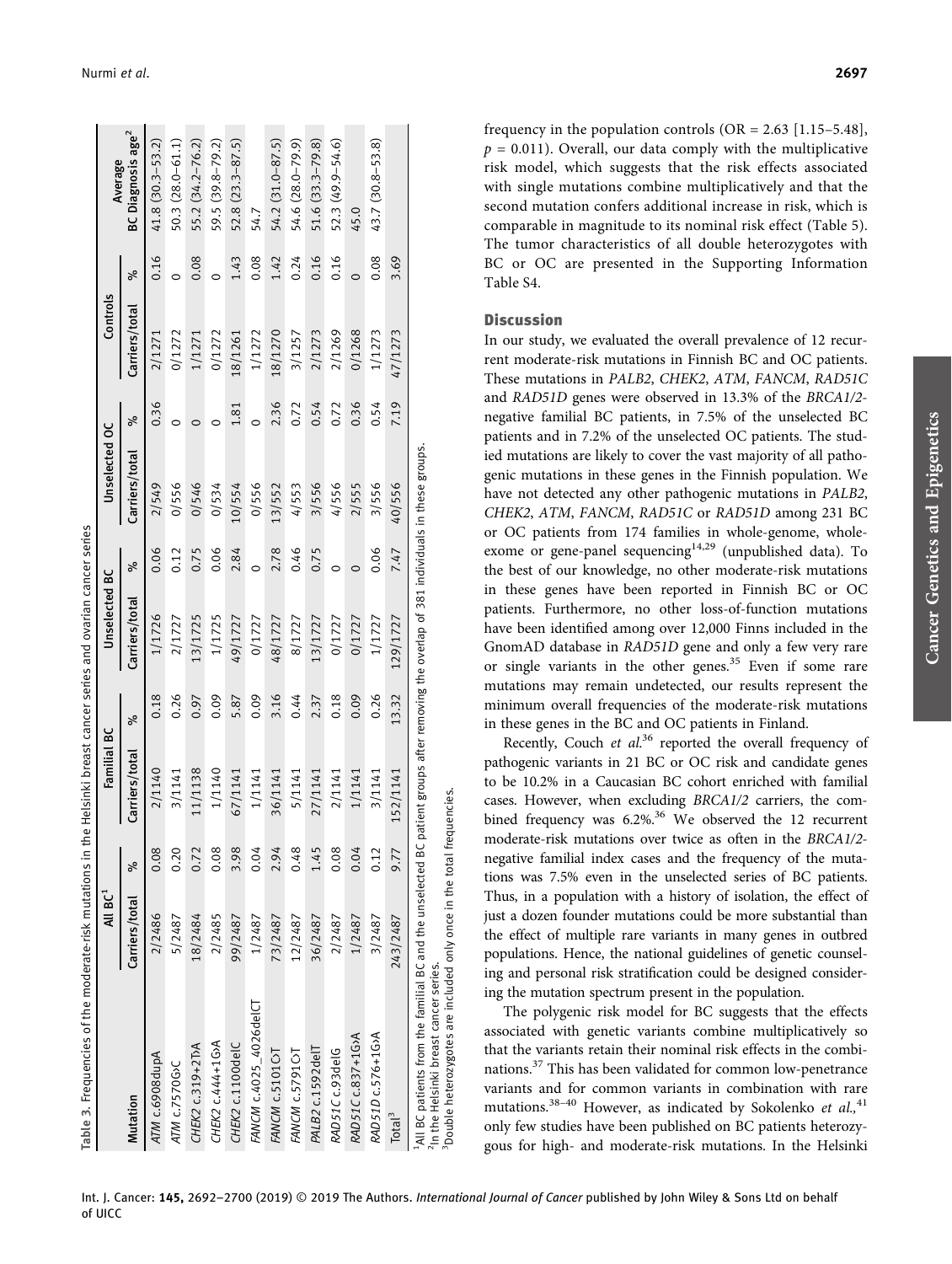| Mutation <sup>1</sup>     | BRCA <sub>1</sub> index<br>patients (%),<br>$n = 56$ | <b>BRCA1</b><br>families (%),<br>$n = 56$ | BRCA <sub>2</sub> index<br>patients (%),<br>$n = 53$ | <b>BRCA2</b><br>families (%),<br>$n = 53$ | BRCA1/2 index<br>patients (%),<br>$n = 109$ | BRCA1/2<br>families (%),<br>$n = 109$ | All BRCA1/2<br>patients <sup>2</sup> (%),<br>$n = 206$ | Healthy<br>BRCA1/2<br>carriers (%),<br>$n = 55$ |
|---------------------------|------------------------------------------------------|-------------------------------------------|------------------------------------------------------|-------------------------------------------|---------------------------------------------|---------------------------------------|--------------------------------------------------------|-------------------------------------------------|
| ATM c.6908dupA            | 2(3.6)                                               | 2(3.6)                                    | $\overline{0}$                                       | $\mathbf{0}$                              | 2(1.8)                                      | 2(1.8)                                | 3(1.5)                                                 | 3(5.5)                                          |
| ATM c.7570G>C             | $\Omega$                                             | 0                                         | $\Omega$                                             | 1(1.9)                                    | $\mathbf 0$                                 | 1(0.9)                                | 1(0.5)                                                 | $\mathbf 0$                                     |
| CHEK2 c.1100delC          | $\Omega$                                             | 1(1.8)                                    | 1(1.9)                                               | 3(5.7)                                    | 1(0.9)                                      | 4(3.7)                                | 4(1.9)                                                 | 2(3.6)                                          |
| FANCM c.5101C>T           | 1(1.8)                                               | 3(5.4)                                    | 3(5.7)                                               | 3(5.7)                                    | 4(3.7)                                      | 6(5.5)                                | 7(3.4)                                                 | 2(3.6)                                          |
| <b>FANCM c.5791C&gt;T</b> | 1(1.8)                                               | 1(1.8)                                    | 1(1.9)                                               | 1(1.9)                                    | 2(1.8)                                      | 2(1.8)                                | 2(1.0)                                                 | $\mathbf{0}$                                    |
| PALB2 c.1592delT          | $\Omega$                                             | $\Omega$                                  | 2(3.8)                                               | 2(3.8)                                    | 2(1.8)                                      | 2(1.8)                                | 2(1.0)                                                 | $\mathbf 0$                                     |
| RAD51C c.93delG           | 1(1.8)                                               | 1(1.8)                                    | $\overline{0}$                                       | $\Omega$                                  | 1(0.9)                                      | 1(0.9)                                | 1(0.5)                                                 | $\overline{0}$                                  |
| Total <sup>3</sup>        | 4(7.1)                                               | 7(12.5)                                   | 6(11.3)                                              | 9(17.0)                                   | 10(9.2)                                     | 16(14.7)                              | 18(8.7)                                                | 7(12.7)                                         |

Table 4. Frequencies of the moderate-risk mutations in the BRCA1/2 index patients and families

<sup>1</sup>Only the mutations detected in the *BRCA1/2* families are presented in the table.<br><sup>2</sup>BBCA1/2 carriors including the index cases and family members with any sanse

 ${}^{2}$ BRCA1/2 carriers including the index cases and family members with any cancer type.

 $3$ Triple heterozygotes are included only once in the total carrier frequencies.

BC series, 0.4% of unselected and 0.6% of BRCA1/2-negative familial patients carried a moderate-risk mutation in more than one gene. The frequency of the double heterozygotes was five times higher in the unselected BC cases ( $p = 0.149$ ) and over seven times higher in the familial BC cases ( $p = 0.030$ ) than in the population controls. The studied moderate-risk mutations were detected also in 9.2% of the BRCA1/2-positive index patients, more than twice as often as in the population controls ( $p = 0.011$ ; Table 5) and in 14.7% of the BRCA1/2 families. These findings comply with the multiplicative risk model, where the second mutation confers additional risk. If it did not, the mutation frequencies would be approximately the same in the carrier patients as in the population controls. However, the exact risk associated with any specific mutation combination remains to be evaluated in larger patient groups. Earlier studies have indicated that CHEK2 or ATM mutations do not cause additional risk of BC in BRCA1/2-positive patients.<sup>42,43</sup> Here, FANCM variants appeared as the most common second mutations with 5.5% frequency in the BRCA1/2 index cases. However, even when excluding FANCM mutations from the double heterozygote analyses, the ORs

were similar, even though statistically less significant (Supporting Information Table S5). It is also important to notice that in the BRCA1/2 families, the moderate-risk gene mutation was not always observed in the proband, but in another BRCA1/2 carrier in the family.

Even though we pooled the mutations for the double heterozygote analyses, we appreciate that the moderatepenetrance genes have different risk effects and that these effects can be subtype-specific. CHEK2 mutations predispose especially to ER-positive disease<sup>11</sup> and are, like  $\overline{ATM}$  mutations, associated with approximately two- to threefold increased risk of BC. $9-13$  However, for patients with a family history of the disease, the risk estimates are often further increased, which is likely due to other risk-increasing variants in the families. The estimated lifetime risk of BC for CHEK2 mutation carriers ranges from about 20% for women without affected relatives to up to approximately 40% for women with positive family history.<sup>9-11</sup> PALB2 mutations are associated with about sixfold increased risk, and the estimated cumulative risk of BC caused by PALB2 mutations is 35% by the age of 70 years, but even 58% for carriers with a strong family

| Table 5. Frequencies of the second moderate-risk mutation in the carriers of <i>BRCA1/2</i> or moderate-penetrance mutation |  |  |  |  |
|-----------------------------------------------------------------------------------------------------------------------------|--|--|--|--|
|-----------------------------------------------------------------------------------------------------------------------------|--|--|--|--|

|                                                                                | Second mutation |      |                 |               |                 |
|--------------------------------------------------------------------------------|-----------------|------|-----------------|---------------|-----------------|
| Group                                                                          | Carriers/total  | $\%$ | OR <sup>1</sup> | 95% CI        | <i>p</i> -value |
| Moderate-risk mutation carrier <sup>2</sup>                                    | $8/129^{3}$     | 6.2  | 1.72            | $0.69 - 3.79$ | 0.155           |
| BRCA1 index patient                                                            | 4/56            | 7.1  | 2.01            | $0.51 - 5.80$ | 0.164           |
| BRCA2 index patient                                                            | 6/53            | 11.3 | 3.32            | $1.11 - 8.34$ | 0.016           |
| BRCA1/2 index patient                                                          | 10/109          | 9.2  | 2.63            | $1.15 - 5.48$ | 0.011           |
| Moderate-risk mutation<br>carrier <sup>2</sup> or <i>BRCA1/2</i> index patient | $17/237^{3,4}$  | 7.2  | 2.01            | $1.06 - 3.65$ | 0.021           |

<sup>1</sup>The frequency of a second mutation in the mutation carrier groups was compared to the overall frequency of moderate-risk mutations in the Helsinki population controls (47/1273, 3.7%).

<sup>2</sup>In the Helsinki unselected breast cancer series.

 $^{3}$ Includes one CHEK2 c.1100delC homozygote and one BRCA2 c.7480C $\overline{J}$ , CHEK2 c.1100delC and FANCM c.5101C $\overline{J}$  triple heterozygote.<br> $^{4}$ One BBCA2 index patient included also in the Helsinki uncelested breast san

<sup>4</sup>One BRCA2 index patient included also in the Helsinki unselected breast cancer series is counted only once in the total frequencies.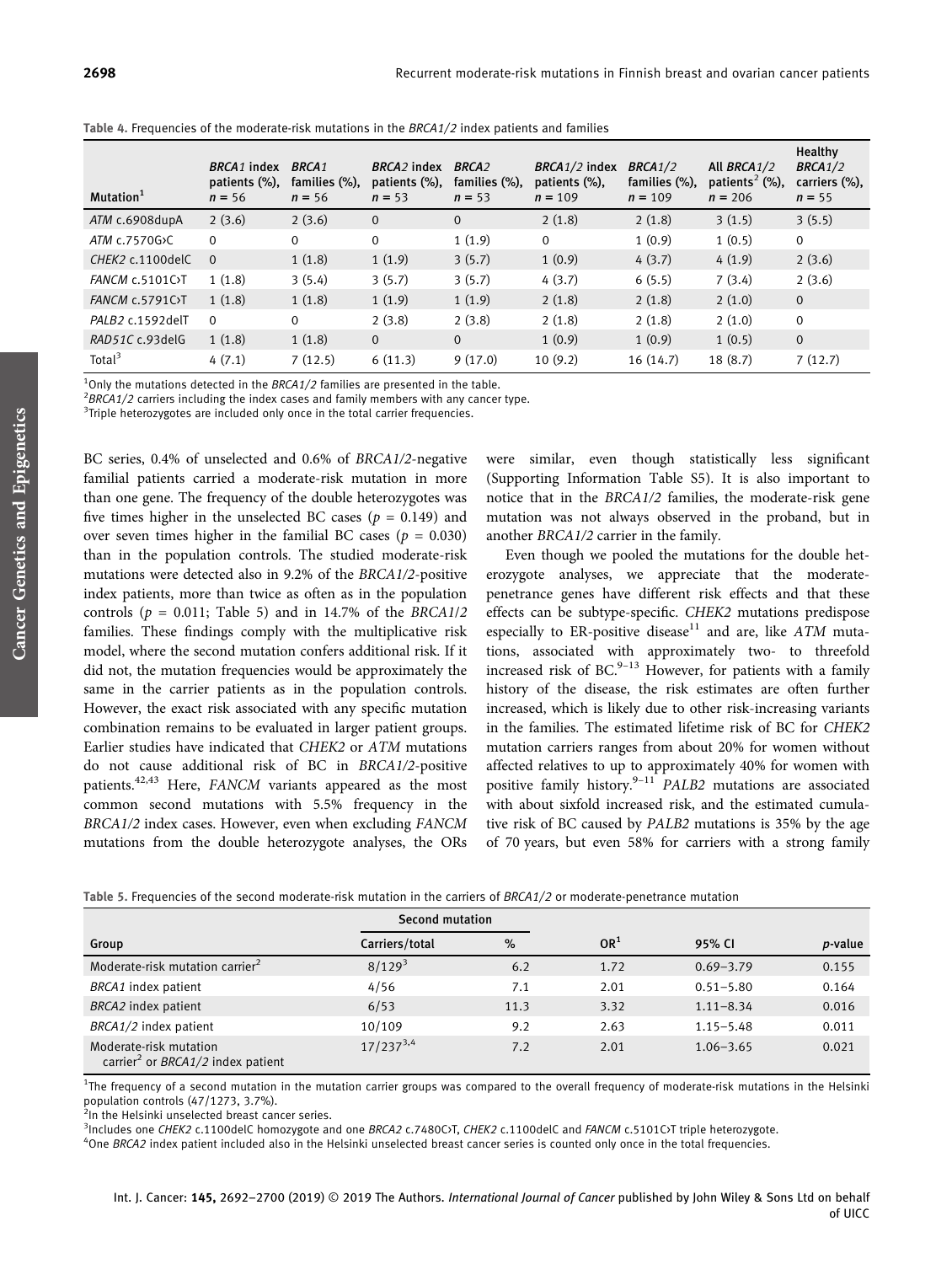history of the disease.<sup>8</sup> RAD51C and RAD51D have recently been suggested as risk genes for triple-negative  $BC<sub>19</sub>$  while their contribution to OC with a five- to sixfold increased risk has been acknowledged longer.<sup>16–18</sup> We have previously identified FANCM as a BC predisposing gene in the Finnish population with approximately twofold increased risk of BC.<sup>14,15</sup> The highest risk was seen in the patients with the triplenegative subtype. Similar results have been published in other studies.44,45 FANCM has also been suggested as an OC susceptibility gene.<sup>46</sup> Here, 3.1% of the unselected OC patients carried any of the three FANCM mutations.

We report a novel association between CHEK2 c.319 +2T>A and BC risk. This mutation, located at a canonical splice site, was previously observed in a gene panel sequencing of BC patients from Finland<sup>30</sup> and in a Norwegian patient with Cowden-like syndrome, thyroid cancer and bilateral BC.<sup>47</sup> We identified c.319+2T>A in 0.7% of BC patients in the combined Helsinki and Tampere series. The mutation was associated with a 5.4-fold risk of BC in the unselected patient group, higher than the previous estimates for CHEK2 mutations. The risk associated with c.319+2T>A here may be an overestimate and the true risk closer to the approximately threefold risk associated with the truncating CHEK2 mutations.<sup>9,10,13</sup> However, our estimate of sixfold increased risk in the familial patient group is in line with the earlier studies on CHEK2.9,10 We have previously detected the Eastern European founder mutation CHEK2 c.444+1G>A in a gene panel sequencing of Finnish BC and OC patients.<sup>29</sup> As the c.444+1G>A mutation was rare  $(0.1\%)$  in our BC series, we were not able to confirm the associated risk in this study.

The carrier frequencies of ATM c.6908dupA and c.7570G>C have previously been estimated in a Northern Finnish study.<sup>26</sup> Here, we genotyped these rare ATM mutations in a large series of 3,156 BC patients and 2,089 population controls to establish the carrier frequencies in Southern Finland. ATM c.6908dupA was detected in 0.8% of unselected BC patients from the Tampere region, but only in 0.2% of familial and 0.1% of unselected cases from the Helsinki region. ATM c.7570G>C was identified in 0.3% of familial and 0.1% of unselected BC patients in the Helsinki series, but absent in the Tampere patients. In a study by Pylkäs et  $al$ ,  $^{26}$  a haplotype analysis suggested both c.6908dupA and c.7570G>C to be unique founder mutations, the former originating from the Tampere region. The frequency of these pathogenic ATM mutations was about two- to threefold higher in cases in comparison to the population controls, which is consistent with previous results on  $ATM$ .<sup>13,48</sup> As the c.6908dupA and c.7570G>C mutations are rare, a family-based penetrance

study might be better suited to estimate the risk effect associated with these mutations.

Genetic testing allows personalized risk assessment and can lead to disease-preventive actions. An improved diagnostic yield can be achieved with gene panels compared to single gene-based tests. In our study, moderate-penetrance mutations were identified with a relatively high overall frequency in the patients and the results support the utilization of gene panels in clinical testing, possibly for more than one individual in the family. Several pathogenic variants may segregate also in a BRCA-positive family and thus, the family members testing negative for BRCA1/2 mutations may remain at an increased risk of BC or OC due to other predisposing mutations. Furthermore, Manchanda et al.<sup>49</sup> estimated that, in UK and USA, population-based testing of BRCA1/2 and moderate-risk genes would be more cost-effective than testing by clinical or family history-based criteria. In a founder population, like the Finns, screening the few recurrent risk mutations could give similar cost-benefits.

In conclusion, our study provides overall frequencies for recurrent moderate-risk gene mutations in BC and OC patients in Southern Finland. The frequency of the moderatepenetrance gene mutations was significantly different from the frequency in the population controls also in the BRCA1/2 index patients and our data support the multiplicative risk model, with the second mutation conferring additional increase in risk. Our results underline the benefits of gene panel testing, possibly for multiple members of BC families where several pathogenic variants may segregate in different individuals.

#### Acknowledgements

We thank research nurse Outi Malkavaara for the help with the patient data and Dr Katri Pylkäs for providing a positive control sample for genotyping. We express our gratitude to all the patients and their family members for participating in the study.

#### Author contributions

AN, TAM, LMP and HN designed the study and drafted the manuscript. AN, LMP, JIK, TAM, TH and SL carried out the mutation screening. AN and TAM performed the statistical analyses with LMP. KA, CB, RB, AK and JS contributed samples and patient information. All authors contributed to and approved the final manuscript.

#### Data availability

The data that support the findings of our study are available on request from the corresponding author. The data are not publicly available due to privacy or ethical restrictions.

#### References

- 1. Bray F, Ferlay J, Soerjomataram I, et al. Global cancer statistics 2018: GLOBOCAN estimates of incidence and mortality worldwide for 36 cancers in 185 countries. CA Cancer J Clin 2018;68:394–424.
- 2. Collaborative Group on Hormonal Factors in Breast Cancer. Familial breast cancer: collaborative reanalysis of individual data from 52 epidemiological studies including 58,209 women with
- breast cancer and 101,986 women without the disease. Lancet 2001;358:1389–99.
- 3. Kuchenbaecker KB, Hopper JL, Barnes DR, et al. Risks of breast, ovarian, and contralateral breast

Int. J. Cancer: 145, 2692-2700 (2019) © 2019 The Authors. International Journal of Cancer published by John Wiley & Sons Ltd on behalf of UICC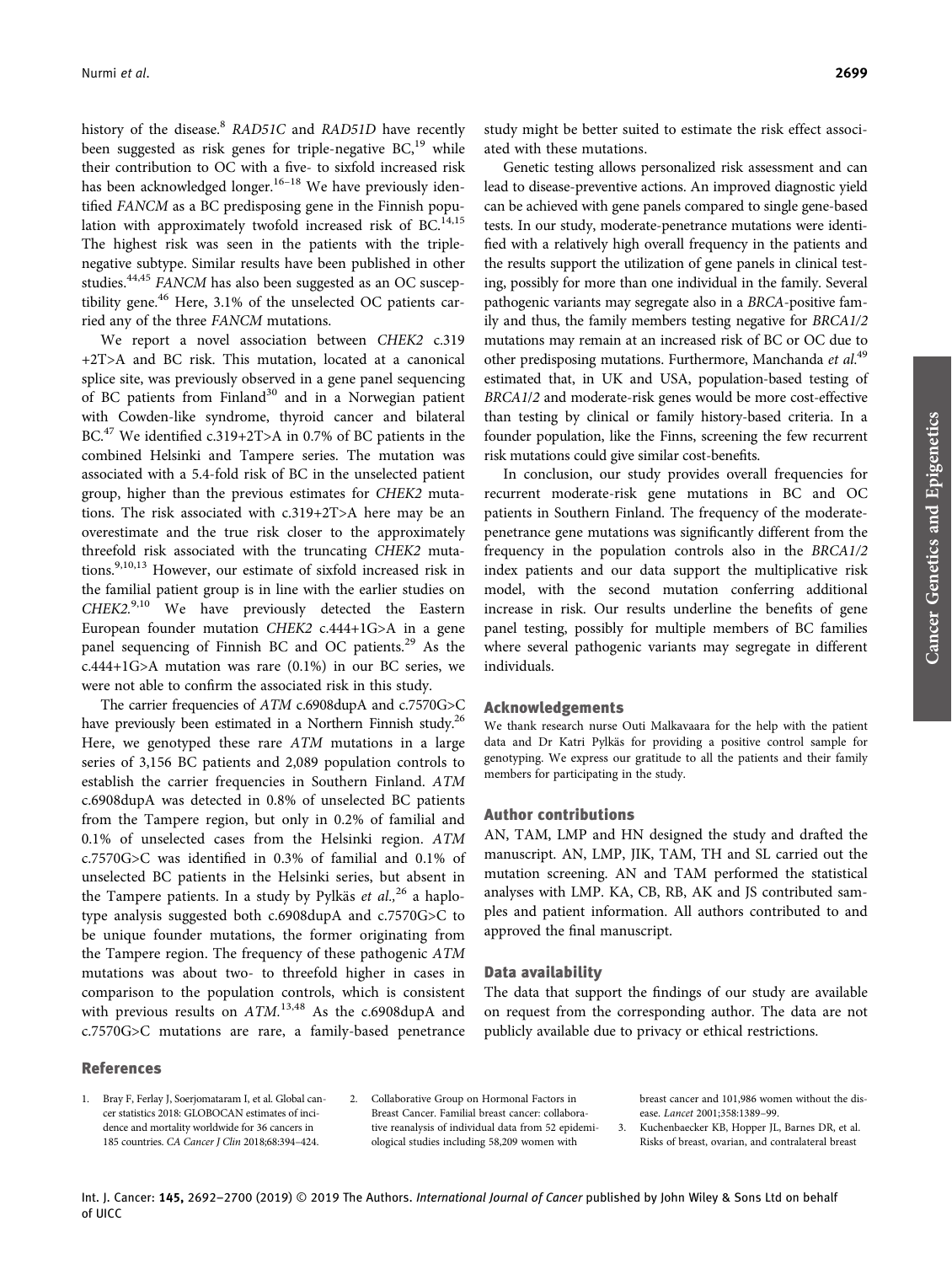cancer for BRCA1 and BRCA2 mutation carriers. JAMA 2017;317:2402–16.

- 4. Vehmanen P, Friedman LS, Eerola H, et al. Low proportion of BRCA1 and BRCA2 mutations in Finnish breast cancer families: evidence for additional susceptibility genes. Hum Mol Genet 1997;6:2309–15.
- 5. Syrjakoski K, Vahteristo P, Eerola H, et al. Population-based study of BRCA1 and BRCA2 mutations in 1035 unselected Finnish breast cancer patients. J Natl Cancer Inst 2000;92:1529–31.
- 6. Sarantaus L, Auranen A, Nevanlinna H. BRCA1 and BRCA2 mutations among Finnish ovarian carcinoma families. Int J Oncol 2001;18:831–5.
- 7. Sarantaus L, Vahteristo P, Bloom E, et al. BRCA1 and BRCA2 mutations among 233 unselected Finnish ovarian carcinoma patients. Eur J Hum Genet 2001;9:424–30.
- 8. Antoniou AC, Casadei S, Heikkinen T, et al. Breast-cancer risk in families with mutations in PALB2. N Engl J Med 2014;371:497–506.
- 9. Weischer M, Bojesen SE, Ellervik C, et al. CHEK2\*1100delC genotyping for clinical assessment of breast cancer risk: meta-analyses of 26,000 patient cases and 27,000 controls. J Clin Oncol 2008;26:542–8.
- 10. Cybulski C, Wokolorczyk D, Jakubowska A, et al. Risk of breast cancer in women with a CHEK2 mutation with and without a family history of breast cancer. J Clin Oncol 2011;29:3747–52.
- 11. Schmidt MK, Hogervorst F, van Hien R, et al. Age- and tumor subtype-specific Breast Cancer risk estimates for CHEK2\*1100delC carriers. J Clin Oncol 2016;34:2750–60.
- 12. Easton DF, Pharoah PD, Antoniou AC, et al. Gene-panel sequencing and the prediction of breast-cancer risk. N Engl J Med 2015;372: 2243–57.
- 13. Decker B, Allen J, Luccarini C, et al. Rare, protein-truncating variants in ATM, CHEK2 and PALB2, but not XRCC2, are associated with increased breast cancer risks. J Med Genet 2017; 54:732–41.
- 14. Kiiski JI, Pelttari LM, Khan S, et al. Exome sequencing identifies FANCM as a susceptibility gene for triple-negative breast cancer. Proc Natl Acad Sci U S A 2014;111:15172–7.
- 15. Kiiski JI, Tervasmaki A, Pelttari LM, et al. FANCM mutation c.5791C>T is a risk factor for triple-negative breast cancer in the Finnish population. Breast Cancer Res Treat 2017;166:217–26.
- 16. Loveday C, Turnbull C, Ramsay E, et al. Germline mutations in RAD51D confer susceptibility to ovarian cancer. Nat Genet 2011;43:879–82.
- 17. Loveday C, Turnbull C, Ruark E, et al. Germline RAD51C mutations confer susceptibility to ovarian cancer. Nat Genet 2012;44:475–6; author reply 76.
- 18. Lilyquist J, LaDuca H, Polley E, et al. Frequency of mutations in a large series of clinically ascertained ovarian cancer cases tested on multigene panels compared to reference controls. Gynecol Oncol 2017;147:375–80.
- 19. Shimelis H, LaDuca H, Hu C, et al. Triplenegative Breast Cancer risk genes identified by

multigene hereditary Cancer panel testing. J Natl Cancer Inst 2018;110:855–62.

- 20. Michailidou K, Lindstrom S, Dennis J, et al. Association analysis identifies 65 new breast cancer risk loci. Nature 2017;551:92–4.
- 21. Lim FT, Wurtz P, Havulinna AS, et al. Distribution and medical impact of loss-of-function variants in the Finnish founder population. PLoS Genet 2014;10:e1004494.
- 22. Erkko H, Xia B, Nikkila J, et al. A recurrent mutation in PALB2 in Finnish cancer families. Nature 2007;446:316–9.
- 23. Heikkinen T, Karkkainen H, Aaltonen K, et al. The breast cancer susceptibility mutation PALB2 1592delT is associated with an aggressive tumor phenotype. Clin Cancer Res 2009;15: 3214–22.
- 24. Vahteristo P, Bartkova J, Eerola H, et al. A CHEK2 genetic variant contributing to a substantial fraction of familial breast cancer. Am J Hum Genet 2002;71:432–8.
- 25. Allinen M, Launonen V, Laake K, et al. ATM mutations in Finnish breast cancer patients. J Med Genet 2002;39:192–6.
- 26. Pylkas K, Tommiska J, Syrjakoski K, et al. Evaluation of the role of Finnish ataxia-telangiectasia mutations in hereditary predisposition to breast cancer. Carcinogenesis 2007;28:1040–5.
- 27. Pelttari LM, Heikkinen T, Thompson D, et al. RAD51C is a susceptibility gene for ovarian cancer. Hum Mol Genet 2011;20:3278–88.
- 28. Pelttari LM, Kiiski J, Nurminen R, et al. A Finnish founder mutation in RAD51D: analysis in breast, ovarian, prostate, and colorectal cancer. J Med Genet 2012;49:429–32.
- 29. Pelttari LM, Shimelis H, Toiminen H, et al. Genepanel testing of breast and ovarian cancer patients identifies a recurrent RAD51C duplication. Clin Genet 2018;93:595–602.
- 30. Mantere T, Winqvist R, Kauppila S, et al. Targeted next-generation sequencing identifies a recurrent mutation in MCPH1 associating with hereditary breast cancer susceptibility. PLoS Genet 2016;12:e1005816.
- 31. Kilpivaara O, Bartkova J, Eerola H, et al. Correlation of CHEK2 protein expression and c.1100delC mutation status with tumor characteristics among unselected breast cancer patients. Int J Cancer 2005;113:575–80.
- 32. Fagerholm R, Hofstetter B, Tommiska J, et al. NAD(P)H:quinone oxidoreductase 1 NQO1\*2 genotype (P187S) is a strong prognostic and predictive factor in breast cancer. Nat Genet 2008;40: 844–53.
- 33. Eerola H, Blomqvist C, Pukkala E, et al. Familial breast cancer in southern Finland: how prevalent are breast cancer families and can we trust the family history reported by patients? Eur J Cancer 2000;36:1143–8.
- 34. Weischer M, Nordestgaard BG, Pharoah P, et al. CHEK2\*1100delC heterozygosity in women with breast cancer associated with early death, breast cancer-specific death, and

increased risk of a second breast cancer. J Clin Oncol 2012;30:4308–16.

- 35. Lek M, Karczewski KJ, Minikel EV, et al. Analysis of protein-coding genetic variation in 60,706 humans. Nature 2016;536:285–91.
- 36. Couch FJ, Shimelis H, Hu C, et al. Associations between Cancer predisposition testing panel genes and Breast Cancer. JAMA Oncol 2017;3:1190–6.
- 37. Antoniou AC, Pharoah PD, McMullan G, et al. A comprehensive model for familial breast cancer incorporating BRCA1, BRCA2 and other genes. Br J Cancer 2002;86:76–83.
- 38. Antoniou AC, Beesley J, McGuffog L, et al. Common breast cancer susceptibility alleles and the risk of breast cancer for BRCA1 and BRCA2 mutation carriers: implications for risk prediction. Cancer Res 2010;70:9742–54.
- 39. Mavaddat N, Pharoah PD, Michailidou K, et al. Prediction of breast cancer risk based on profiling with common genetic variants. J Natl Cancer Inst 2015;107:djv036.
- Muranen TA, Greco D, Blomqvist C, et al. Genetic modifiers of CHEK2\*1100delC-associated breast cancer risk. Genet Med 2017;19:599–603.
- 41. Sokolenko AP, Bogdanova N, Kluzniak W, et al. Double heterozygotes among breast cancer patients analyzed for BRCA1, CHEK2, ATM, NBN/NBS1, and BLM germ-line mutations. Breast Cancer Res Treat 2014;145:553–62.
- 42. Turnbull C, Seal S, Renwick A, et al. Gene-gene interactions in breast cancer susceptibility. Hum Mol Genet 2012;21:958–62.
- 43. Cybulski C, Gorski B, Huzarski T, et al. Effect of CHEK2 missense variant I157T on the risk of breast cancer in carriers of other CHEK2 or BRCA1 mutations. J Med Genet 2009;46:132–5.
- 44. Peterlongo P, Catucci I, Colombo M, et al. FANCM c.5791C>T nonsense mutation (rs144567652) induces exon skipping, affects DNA repair activity and is a familial breast cancer risk factor. Hum Mol Genet 2015;24:5345–55.
- 45. Neidhardt G, Hauke J, Ramser J, et al. Association between loss-of-function mutations within the FANCM gene and early-onset familial breast cancer. JAMA Oncol 2017;3:1245–8.
- 46. Dicks E, Song H, Ramus SJ, et al. Germline whole exome sequencing and large-scale replication identifies FANCM as a likely high grade serous ovarian cancer susceptibility gene. Oncotarget 2017;8:50930–40.
- 47. Dominguez-Valentin M, Nakken S, Tubeuf H, et al. Potentially pathogenic germline CHEK2 c.319+2T>A among multiple early-onset cancer families. Fam Cancer 2018;17:141–53.
- 48. Tavtigian SV, Oefner PJ, Babikyan D, et al. Rare, evolutionarily unlikely missense substitutions in ATM confer increased risk of breast cancer. Am J Hum Genet 2009;85:427–46.
- 49. Manchanda R, Patel S, Gordeev VS, et al. Costeffectiveness of population-based BRCA1, BRCA2, RAD51C, RAD51D, BRIP1, PALB2 mutation testing in unselected general population women. J Natl Cancer Inst 2018;110:714–25.